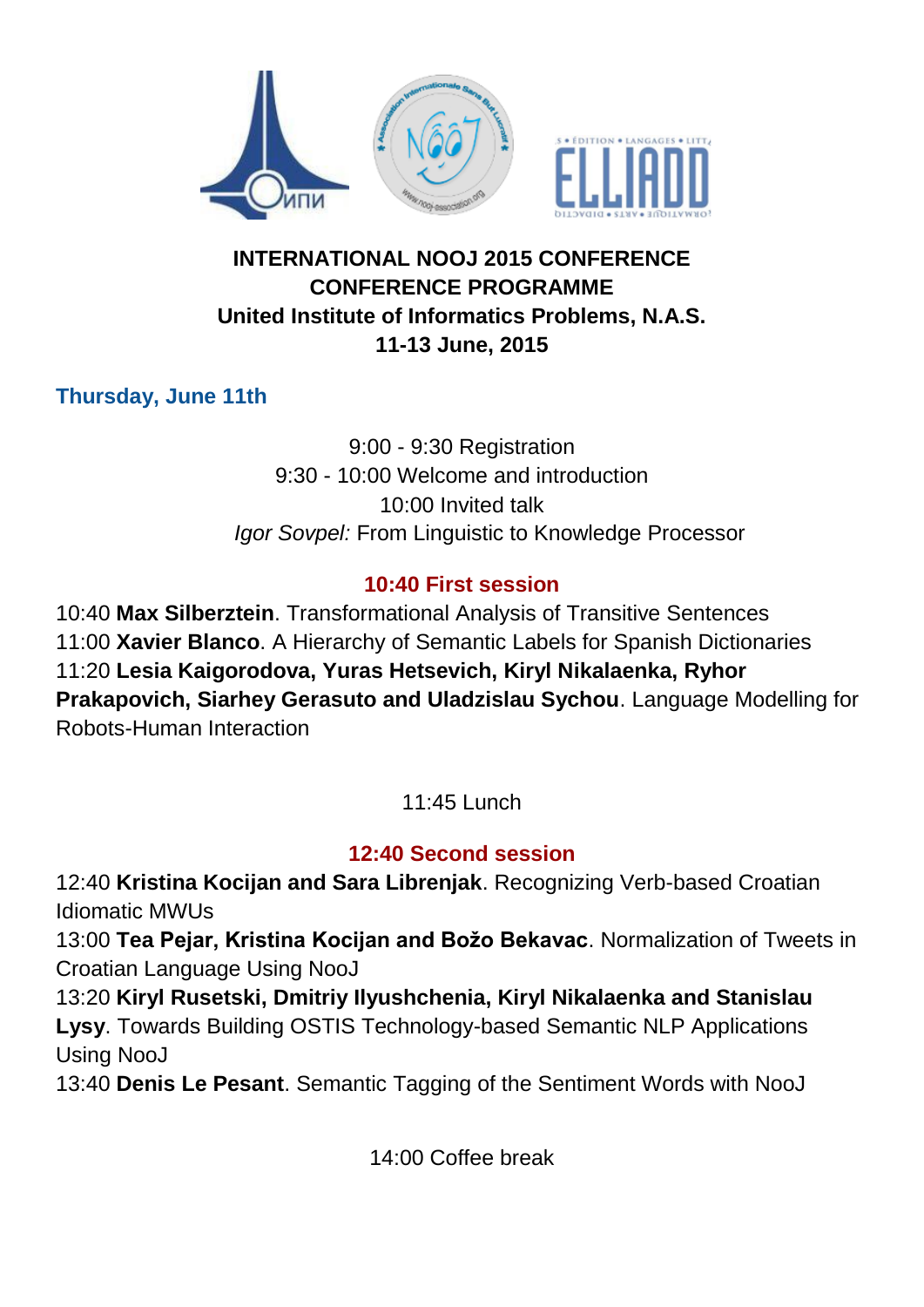#### **14:20 Third session**

14:20 **Dhekra Najar and Slim Mesfar.** A Large Terminological Dictionary of Arabic Compound Words 14:40 **Maximiliano Duran**. The Annotation of Compound Suffixation Structure of Quechua Verbs 15:00 **Mohamed Aly Fall Seideh, Héla Fehri, Kais Haddar and Abdelmajid Ben** 

**Hamadou**. Named Entity Recognition from Arabic-French Herbalism Parallel Corpora

#### **15:30 Coffee break & Poster Session**

**Tatsiana Okrut, Boris Lobanov and Yauheniya Yakubovich**. Context-Sensitive Homograph Disambiguation with NooJ in Belarusian and Russian Electronic Texts **Dzmitry Dzenisiuk and Yuras Hetsevich**. Processing of Publication References in Belarusian and Russian Electronic Texts

16:30 Mohamed Aly Fall Seideh: Tutorial "Java NooJ"

18:00 Welcome Cocktail

**Friday, June 12th**

#### **9:00 First session**

9:00 **Vincent Benet**. Semantic Tags for NooJ Russian Dictionary 9:20 **Stanislau Lysy, Alena Hiuntar and Yuras Hetsevich.** Addition of Phonetic

Transcriptions to Belarusian Module of NooJ 9:40 **Mario Monteleone**. Local Grammars and Formal Semantics: Past Participles vs. Adjectives in Italian

10:00 **Maria Pia di Buono**. Semi-Automatic Indexing and Parsing Information on the Web with NooJ

10:20 Coffee break

#### **10:40 Second session**

10:40 **Ivan Reentovich, Yuras Hetsevich, Valery Varanovich, Evgenia Kachan and Hanna Kozlovskaya**. First One Million Corpora for Belarusian NooJ Module 11:00 **Slim Mesfar and Dhekra Najar.** How to Automatically Enrich Linguistic Resources Using NooJ: Application on Arabic Module 11:20 **Andrea Fernanda Rodrigo.** A Proposal for the Treatment of Clitics in Rioplatense Spanish Verbs Using NooJ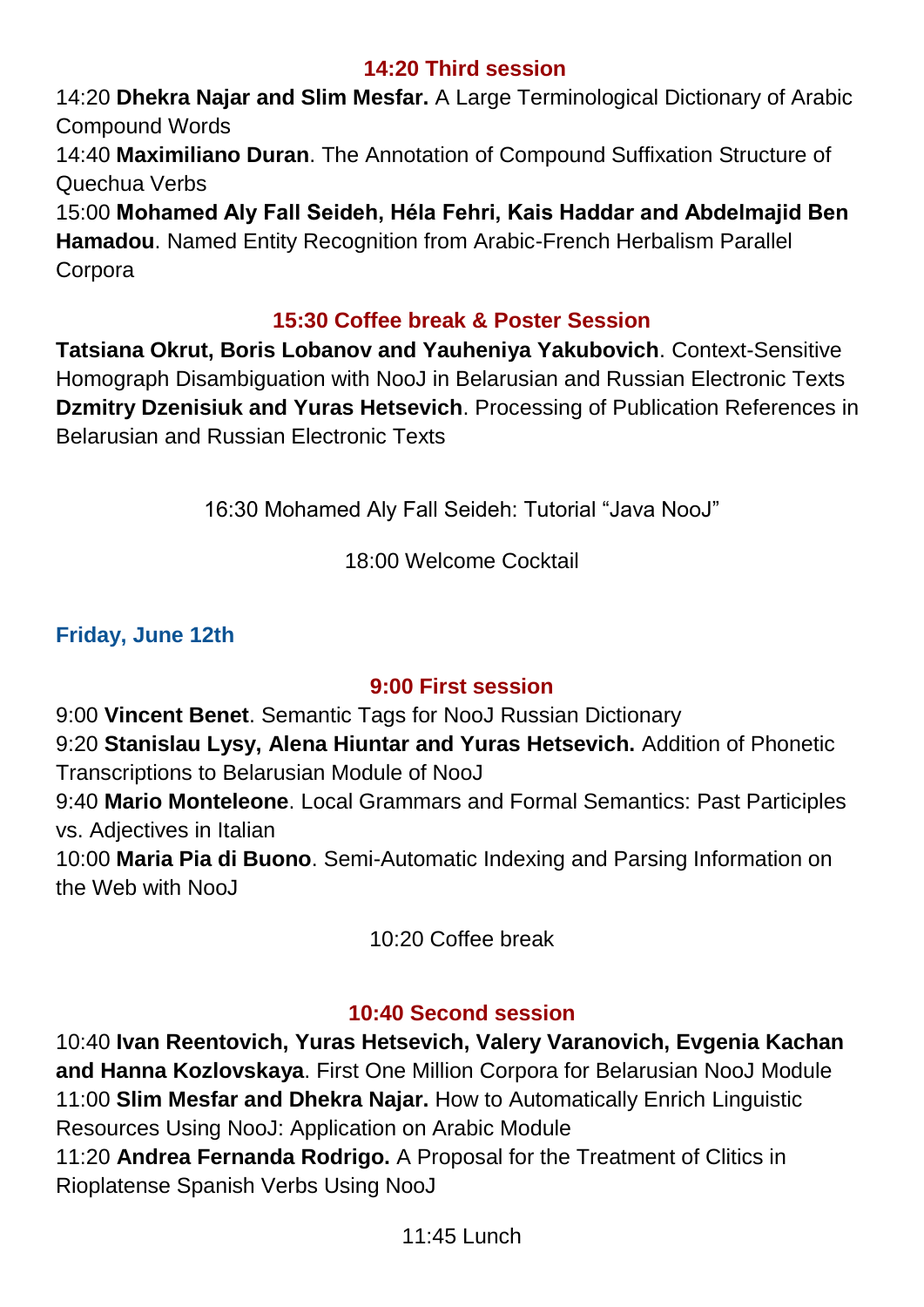### **12:40 Third session**

12:40 **Yuras Hetsevich, Tatsiana Okrut and Boris Lobanov**. Grammars for the Sentence into Phrase Segmentation: Punctuation Level 13:00 **Valerie Collec Clerc**. Mixed Prolog and NooJ Approach in Japanese Benefactive Constructions

13:20 **Maryna Chernyshevich and Vadim Stankevitch**. A Hybrid Approach to Extracting and Encoding Disorder Mentions from Clinical Notes

14:00 Excursion trip and Gala dinner

## **Saturday, June 13th**

### **9:00 First session**

9:00 **Alessandro Maisto and Raffaele Guarasci**. Morpheme-based Recognition and Translation of Medical Terms

9:20 **Maryia Kirova.** Translating Spacial and Temporal Deixis in Near Languages: A Comparative Classification Approach with NooJ

9:40 **Uladzimir Koshchanka, Yuras Hetsevich, Valery Varanovich and Angelina Tretyak**. Comparison of Lexical and Grammatical Base of Belarusian N-korpus with Dictionary Properties' Definition File of Belarusian NooJ Module 10:00 **Farida Yamouni.** A French-Tamazight MT System for Computer Science 10:20 **Hayet Ben Ali, Azeddin Rhazi and Mourad Aouini.** Translating Arabic Active Sentences into English Passive Sentences Using NooJ Platform

10:40 Coffee-break

# **11:00 Second session**

11:00 **Nadia Ghezaiel and Kais Haddar.** Study and Resolution of Arabic Lexical Ambiguity Through the Transduction on Text Automaton

11:20 **Yuras Hetsevich and Julia Borodina**. Using NooJ for the Processing of Satellite Data

11:40 **Cristina Mota, Paula Carvalho, Francisco Raposo and Anabela Barreiro**. Paraphrasing Human Intransitive Adjective Constructions in Port4NooJ

12:00 **Mykola Sazhok, Valentyna Robeiko, Dmytro Fedoryn, Ruslan Selyukh and Oleksandr Yukhymenko**. Ukrainian Data and Knowledge Base and its Adaptation to NooJ

12:20 **Serena Pelosi**. Morphological Relations for the Automatic Expansion of Italian Sentiment Lexicons